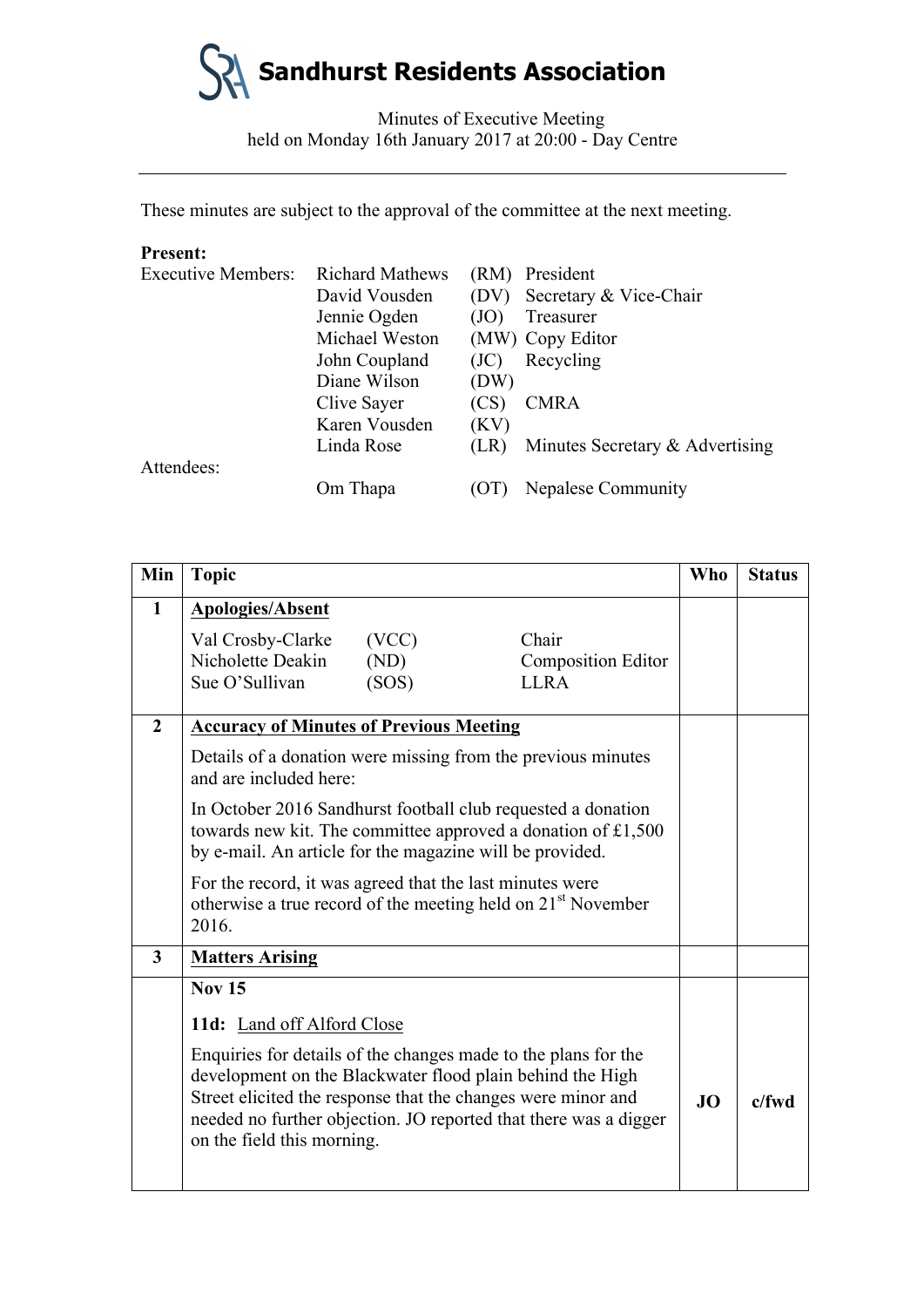**Sandhurst Residents Association**

## Minutes of Executive Meeting held on Monday 16th January 2017 at 20:00 - Day Centre

|                         | <b>Topic</b>                                                                                                                                                                                                                                                                         | <b>Who</b>             | <b>Status</b> |
|-------------------------|--------------------------------------------------------------------------------------------------------------------------------------------------------------------------------------------------------------------------------------------------------------------------------------|------------------------|---------------|
|                         | <b>August 16</b>                                                                                                                                                                                                                                                                     |                        |               |
|                         | 11h: Local Plan                                                                                                                                                                                                                                                                      |                        |               |
|                         | From the Liaison meeting, BFC reported that they are funding a<br>consultant to assist with drawing up the Local Plan. Further<br>information is awaited, and the matter will be raised again at the<br>next Liaison meeting in April.                                               |                        |               |
|                         | The expertise of the consultant is to be queried with Jean<br>Bettison.                                                                                                                                                                                                              | <b>VCC</b>             |               |
|                         | 11j: Library                                                                                                                                                                                                                                                                         |                        |               |
|                         | All meetings and surveys are now complete. There will be no<br>further announcements until the new tax year, April. LR will<br>keep in touch.                                                                                                                                        | LR                     | $c$ /fwd      |
|                         | September 15                                                                                                                                                                                                                                                                         |                        |               |
|                         | 11a: Nepalese Community Education                                                                                                                                                                                                                                                    |                        |               |
|                         | The Nepalese community are finding integration very difficult<br>now that the education funding has been cut. Enquiries as to<br>what other options for language tuition may be available will be<br>made to the library (LR), the RMA (CS) and to various<br>Bracknell groups (DW). |                        |               |
|                         | Groups in Bracknell have been contacted, and apparently use<br>their own materials. There is nothing available centrally.                                                                                                                                                            | <b>DW</b>              | <b>Closed</b> |
|                         | 11b: The Owlsmoor Community Hall is available at a cost of £5<br>per hour. John Williams has volunteered to teach but will need                                                                                                                                                      |                        |               |
|                         | an interpreter. Enquiries were made at the RMA, and a response<br>is awaited.                                                                                                                                                                                                        | $\overline{\text{CS}}$ | $c$ /fwd      |
|                         | November 16                                                                                                                                                                                                                                                                          |                        |               |
|                         | 11a: Rackstraws Farm Sign                                                                                                                                                                                                                                                            |                        |               |
|                         | Michael Brossard has contacted Whitbread requesting the<br>replacement of the sign and the matter is under discussion.                                                                                                                                                               | RM                     | $c$ /fwd      |
| $\overline{\mathbf{4}}$ | <b>Treasurer's Report</b>                                                                                                                                                                                                                                                            |                        |               |
|                         | Figures are to the end of December                                                                                                                                                                                                                                                   |                        |               |
|                         | <b>Current Account</b><br>£953.18                                                                                                                                                                                                                                                    |                        |               |
|                         | Reserve Account<br>£29,912.17                                                                                                                                                                                                                                                        |                        |               |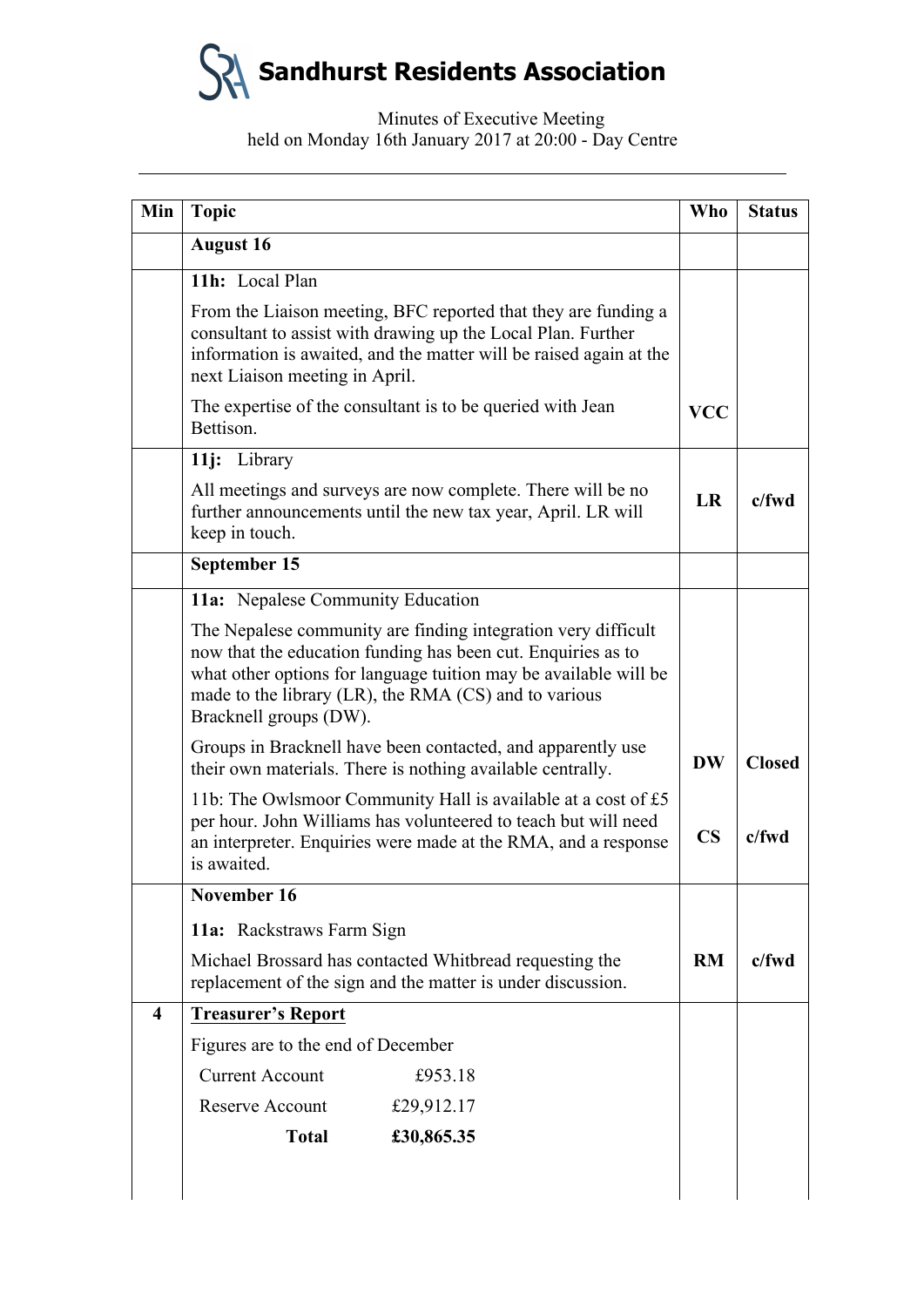**Sandhurst Residents Association**

Minutes of Executive Meeting held on Monday 16th January 2017 at 20:00 - Day Centre

| Min            | <b>Topic</b>                                                                                                                                                                                                                                                                                                                                                                                                                                                                                                                                             | <b>Who</b> | <b>Status</b> |
|----------------|----------------------------------------------------------------------------------------------------------------------------------------------------------------------------------------------------------------------------------------------------------------------------------------------------------------------------------------------------------------------------------------------------------------------------------------------------------------------------------------------------------------------------------------------------------|------------|---------------|
| 5              | <b>Donations</b>                                                                                                                                                                                                                                                                                                                                                                                                                                                                                                                                         |            |               |
|                | Nothing to report                                                                                                                                                                                                                                                                                                                                                                                                                                                                                                                                        |            |               |
| 6              | <b>Magazine</b>                                                                                                                                                                                                                                                                                                                                                                                                                                                                                                                                          |            |               |
|                | Contributions and articles are requested by February $2nd$ .                                                                                                                                                                                                                                                                                                                                                                                                                                                                                             |            |               |
| 6a             | St Michaels Church has invited committee members to visit the<br>church to view the work being done under the Winspire project.<br>Dates and times are: Tues $24^{th}$ Jan between $11:30 - 13:00$ ;<br>Wed $25th$ Jan any time;<br>Thu $26th$ Jan after 11:30.<br>Let RM know who is interested in attending.                                                                                                                                                                                                                                           | <b>ALL</b> |               |
| 6b             | Ask the football club for an article.                                                                                                                                                                                                                                                                                                                                                                                                                                                                                                                    | <b>DV</b>  |               |
| 6c             | The Phyllis Tuckwell hospice has asked for a double page<br>spread for an advert. This could lead to the magazine being<br>overtaken by adverts if others want the same format. However,<br>the committee are aware of their work, which benefits local<br>residents, and so would want to support the organisation where<br>possible. Write to offer a single page advert and a single page<br>article, which could be placed alongside the advert, and would<br>cost half the fee of a double page spread. Refer them to MW if<br>they are interested. | LR         |               |
| $\overline{7}$ | Website<br>DV has been educating himself on the ways of web page design<br>and will continue to maintain the website. The Christmas<br>greeting has been removed. The changes to the OOH service<br>have been added to the front page. The club page will be<br>updated with details from the list in the magazine and a link to<br>the SRA Facebook page will be added.                                                                                                                                                                                 | <b>DV</b>  |               |
| 8              | <b>Recycling</b>                                                                                                                                                                                                                                                                                                                                                                                                                                                                                                                                         |            |               |
|                | The report from Re3 on the recent changes to the recycling<br>process is attached to these minutes.<br>Also attached is a plan showing the position of new road signs<br>to Longshot Lane tip, as some residents had complained it was<br>not clearly signposted.                                                                                                                                                                                                                                                                                        |            |               |
| 9              | <b>Projects</b>                                                                                                                                                                                                                                                                                                                                                                                                                                                                                                                                          |            |               |
|                | Nothing to report                                                                                                                                                                                                                                                                                                                                                                                                                                                                                                                                        |            |               |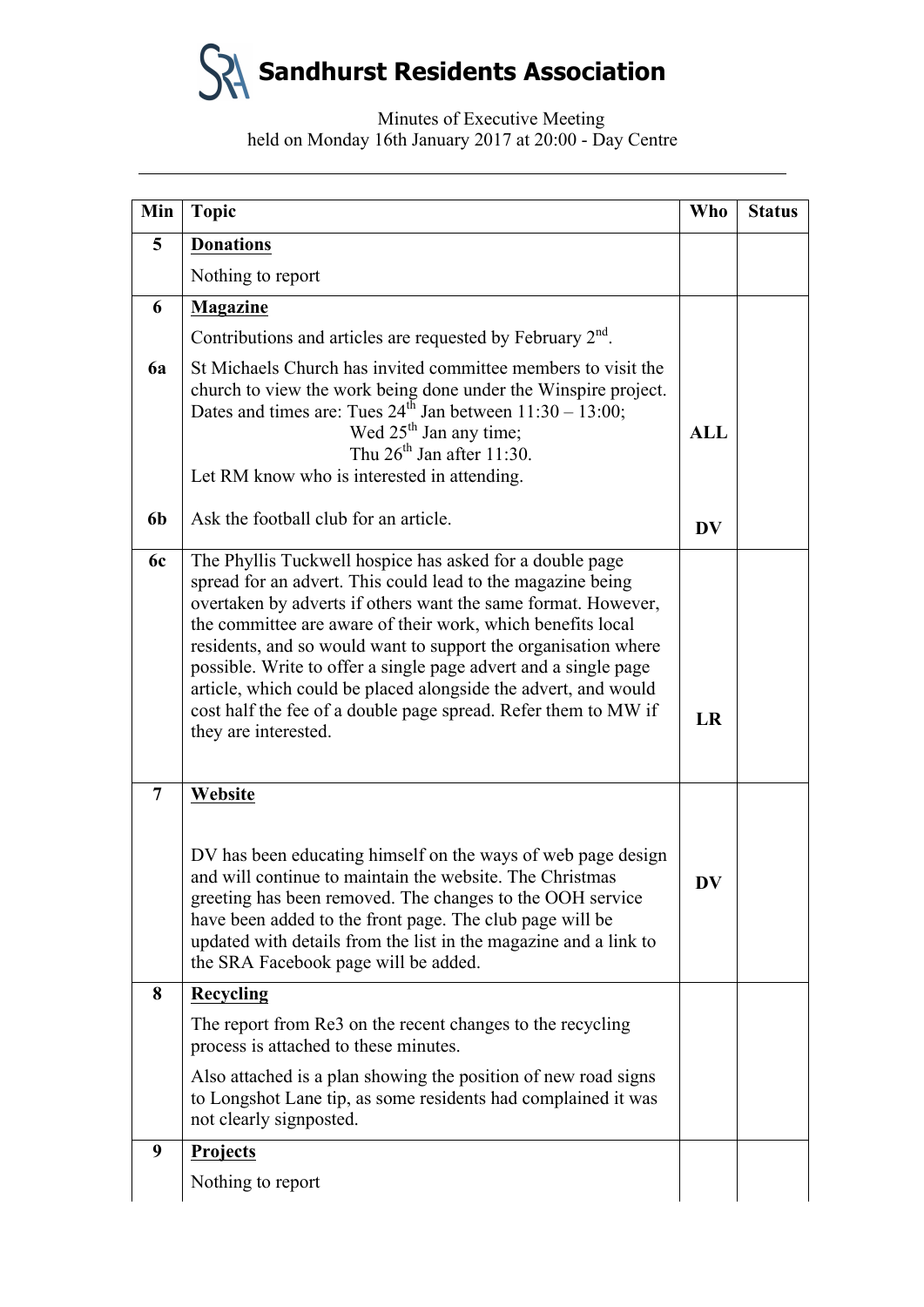**Sandhurst Residents Association**

Minutes of Executive Meeting held on Monday 16th January 2017 at 20:00 - Day Centre

| Min             | <b>Topic</b>                                                                                                                                                                                                                                                                                                                                                                                                                                        | <b>Who</b>      | <b>Status</b> |
|-----------------|-----------------------------------------------------------------------------------------------------------------------------------------------------------------------------------------------------------------------------------------------------------------------------------------------------------------------------------------------------------------------------------------------------------------------------------------------------|-----------------|---------------|
| 10              | Planning                                                                                                                                                                                                                                                                                                                                                                                                                                            |                 |               |
|                 | Nothing to report.                                                                                                                                                                                                                                                                                                                                                                                                                                  |                 |               |
| 11              | AOB:                                                                                                                                                                                                                                                                                                                                                                                                                                                |                 |               |
|                 | Aircraft noise seems quieter at the moment, probably owing to<br>low cloud and closed windows.                                                                                                                                                                                                                                                                                                                                                      |                 |               |
| 11a             | The April meeting will be moved to $10^{th}$ as the third Monday is<br>Easter Monday.                                                                                                                                                                                                                                                                                                                                                               | LR              |               |
| 11 <sub>b</sub> | Payment for the insurance policy with Zurich is due on $1st$<br>March. Another provider has not been identified and so the<br>cover will be paid, and the search for a new policy will continue<br>during 2017.                                                                                                                                                                                                                                     | JO<br><b>DV</b> |               |
| 11c             | The Facebook difficulties have been successfully resolved. DW<br>will act as a back up administrator.                                                                                                                                                                                                                                                                                                                                               | <b>SV</b>       |               |
| 11d             | DV will take the minutes in February as LR will be absent.                                                                                                                                                                                                                                                                                                                                                                                          | <b>DV</b>       |               |
| 11e             | The Day Centre received a grant of £9,924 from Aviva for<br>improving the dining area with new furniture. Details and<br>instructions for using the Easyfundraising website to raise funds<br>will be sent to the committee.                                                                                                                                                                                                                        | LR              |               |
| 11f             | As an alternative to publishing meeting minutes which are not<br>approved until the following meeting - sometimes 2 months<br>hence – the draft minutes will be circulated to all attendees for<br>comment. There will be a deadline for responses, after which<br>the minutes will be deemed acceptable and published. I will<br>only recirculate if a major query is raised – points of spelling,<br>grammar layout etc., will just be corrected. | <b>LR</b>       |               |
| $\prod$         | A letter has been sent to the commissioning body regarding the<br>change to the OOH service for medical problems. The letter<br>offers the committee the opportunity to meet and explain the<br>changes to residents.                                                                                                                                                                                                                               | <b>DV</b>       |               |
| 11 <sub>h</sub> | The committee e-mails appear to be going awry in some cases,<br>and so the minutes will be sent directly to personal e-mail<br>addresses until the problems are resolved.                                                                                                                                                                                                                                                                           | LR              |               |
|                 | The meeting closed at 9:45pm                                                                                                                                                                                                                                                                                                                                                                                                                        |                 |               |